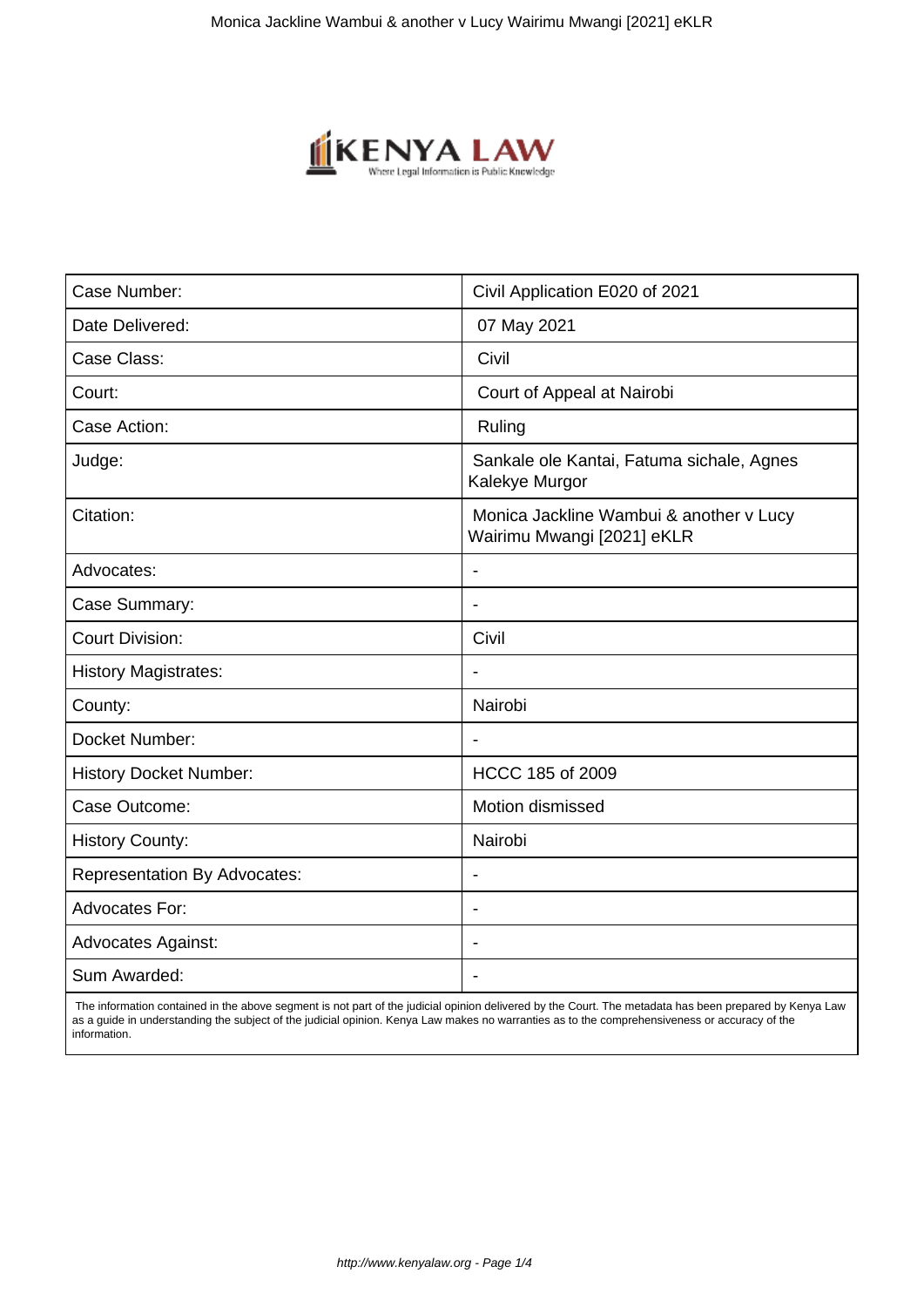### **IN THE COURT OF APPEAL**

### **AT NAIROBI**

## **(CORAM: MURGOR, SICHALE & KANTAI, JJ.A.)**

### **CIVIL APPLICATION NO. E020 OF 2021**

### **BETWEEN**

**MONICA JACKLINE WAMBUI...............................1ST APPLICANT**

**PAULINE MUKUHI NGANGA..................................2ND APPLICANT**

**AND**

**LUCY WAIRIMU MWANGI..............................................RESPONDENT**

*(Application for stay of execution pending the lodgement, hearing and*

*determination of an intended appeal from the Judgment of the High Court*

*of Kenya at Nairobi (Nzioka, J.) dated 18th May, 2020* **in H.C.C.C. No. 185 of 2009)**

#### **\*\*\*\*\*\*\*\*\*\*\*\*\*\*\*\***

### **RULING OF THE COURT**

The applicants, **Monicah Jackline Wambui** and her daughter **Pauline Mukuhi Nganga** have brought a Motion under **rules 5 (2) (b), 41, 42** and **47** of the **Court of Appeal Rules** praying in the main that we order a stay of execution of the Judgment of **Nzioka, J.** delivered on 18th May, 2020 in **HCCC No. 185 of 2009** pending lodgement, hearing and determination of the intended appeal. It is also prayed that we order that the status quo be maintained and the applicants not be evicted from premises until the application and the intended appeal are determined. The Motion is supported by the grounds on its face and by the affidavit of the 1st applicant. In sum it is said that the applicants are dissatisfied with the said Judgment and have lodged a Notice of Appeal and applied for proceedings in the High Court; that the Judgment constituted a permanent injunction restraining the applicants from interfering with the respondent's quiet possession of the suit property and an order of eviction directed at the applicants to vacate the suit property and to pay mesne profits to the respondent. It is said that the intended appeal raises arguable points and the applicants are likely to suffer irreparable loss and damage as they will be evicted from their property.

It is further stated that the 1st applicant is the initial original registered owner of the disputed property (Maisonette No. 6 Casablanca Villas erected on L.R. No. 209/5927) which was transferred to the respondent, **Lucy Wairimu Mwangi** – "dubiously as I lacked the capacity to comprehend the nature of the transaction due to the depression I suffered at the time". The applicants say that they will be evicted from their only home (the disputed property) unless the Motion is granted pending the intended appeal.

In a replying affidavit the respondent states that she purchased the disputed property from the 1st applicant by an Agreement for Sale made on 13th January, 2009 for a consideration of Ksh.13,700,000. She says she paid the entire purchase price on the date of the agreement; she was granted immediate possession and commenced renovations of the house which renovations were completed on 26th February, 2009; at paragraphs 6 and7 of the replying affidavit;

*"6. THAT the suit property is in a common compound with other properties managed by Hemmingways Holdings Limited (the*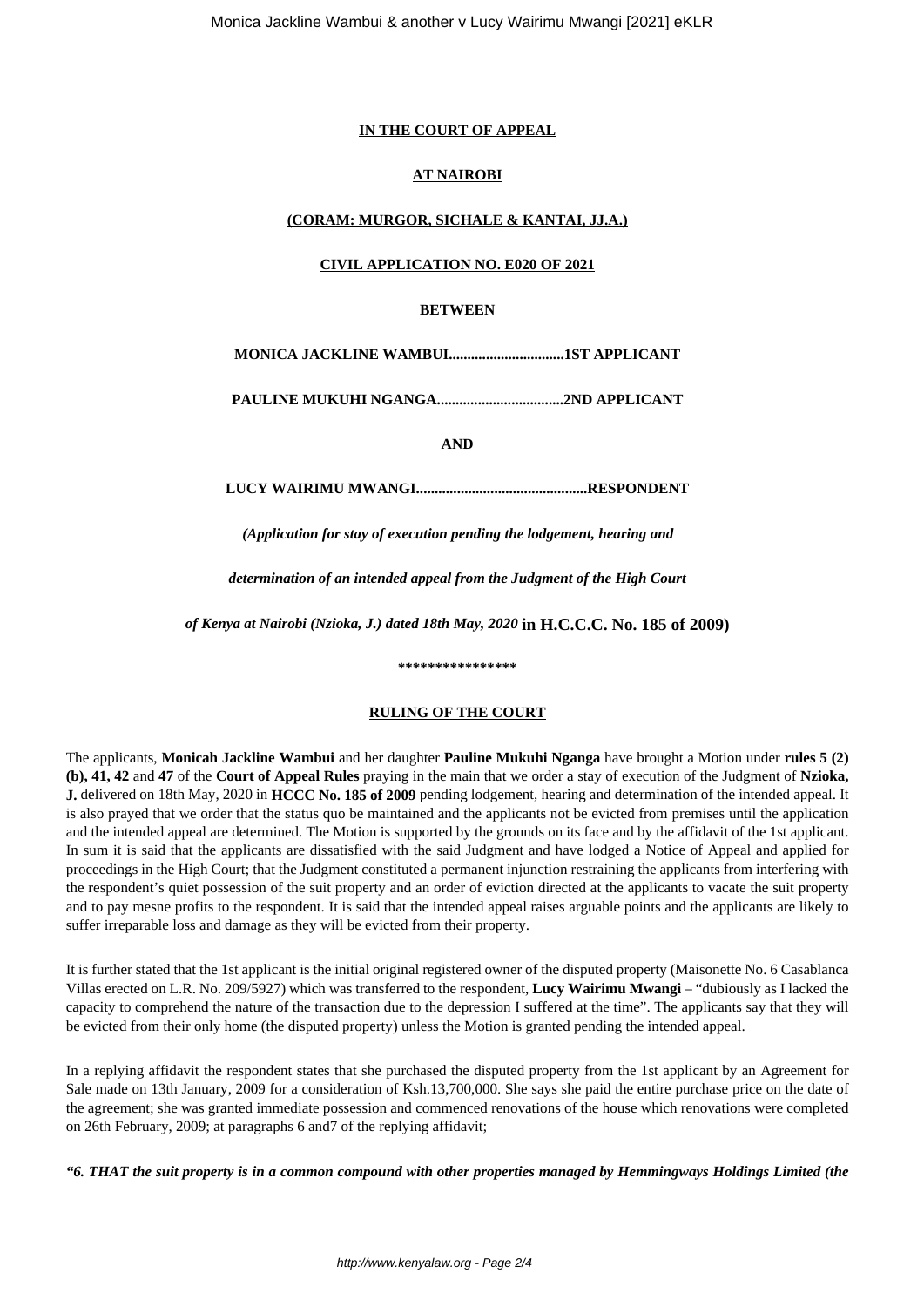*Manager) and the 1st Applicant duly informed the Manager and executed the transfer of her share to my name copies of the Transfer of Share and the letter to the Manager dated 16th February 2009 are annexed hereto and marked "LWM-3".*

*7. THAT the 1st Applicant also wrote to the utility companies informing them of the change of ownership of the suit property and asked them to change the names of the relevant accounts for electricity and water to my name, copies of the letters dated 16th February 2009 to Kenya Power & Lighting Co. Ltd and Nairobi Water Company are annexed hereto and marked "LWM-4"."*

The respondent further depones that she had completed repairs when she was visited by the 2nd applicant who proposed that the entire purchase price be refunded but she rejected the proposal. According to her the allegation that the 1st applicant lacked capacity to enter into contract was untrue and unfounded, the property having been placed in the market by the 1st applicant in March, 2007 who received various offers for two years before accepting the respondent's offer in January 2009. The respondent details many offers made by others to purchase the property which fell through for various reasons culminating in her winning bid; she denies that the applicants are in possession or occupation contending that the property is occupied by a tenant from who the applicants collect rent. According to the respondent she had been denied taking over a property she had lawfully purchased and been denied rental income for over 12 years.

We have carefully considered the written submissions made by both sides and the Digest and List of Authorities.

For an applicant to succeed in an application if this nature it must be demonstrated, firstly, that the appeal, or intended appeal, as the case may be is arguable, which is the same as saying that the same is not frivolous. Secondly, the applicant must show that the appeal would be rendered nugatory absent stay – *Stanley Kinyanjui Kangethe v Tony Ketter & Others [2013] eKLR.*

In the Motion before us it is not denied that the 1st applicant was the registered owner of the maisonette in question. It is also not denied that the 1st applicant entered into an Agreement for Sale with the respondent and did, indeed, transfer the maisonette to the respondent. What the applicants are saying is that the 1st applicant lacked capacity to enter into contract because her mental function was affected by depression. This position is disputed by the respondent.

We have looked at the record of the Motion. There is indeed an Agreement for Sale entered into by the 1st applicant and the respondent on 13th January, 2009. The agreement is drawn by a law firm, **Chege Wainaina & Company Advocates** and an Advocate of that firm, **Chege Wainaina** witnessed the signatures of both the 1st applicant and the respondent. Consideration was Ksh.13,700,000 and there is evidence of payment of that sum by cheque. We have also seen an Assignment dated 20th January, 2009 drawn and witnessed by the said law firm and lawyer, it is duly signed by the 1st applicant and the respondent; one ordinary share in Hemingway Holdings Management Limited previously owned by the 1st applicant was transferred to the respondent and the 1st applicant, further took all those steps, and thereafter wrote letters to the various authorities for water, electricity and rates informing them that she had sold the maisonette to the respondent.

The respondent says that the 1st applicant had placed the maisonette in the market for 2 years. No credible evidence has been placed before us to show that the 1st applicant's mental capacity was affected in any way and in those premises we cannot discern any arguable point in the intended appeal. Being of that view we need not go into the nugatory aspect as failure to satisfy the 1st principle in an application of this nature stops the whole issue in its tracks.

The Motion fails and is dismissed with costs.

# **DATED AND DELIVERED AT NAIROBI THIS 7TH DAY OF MAY, 2021.**

## **A.K. MURGOR**

**.........................................................**

**JUDGE OF APPEAL**